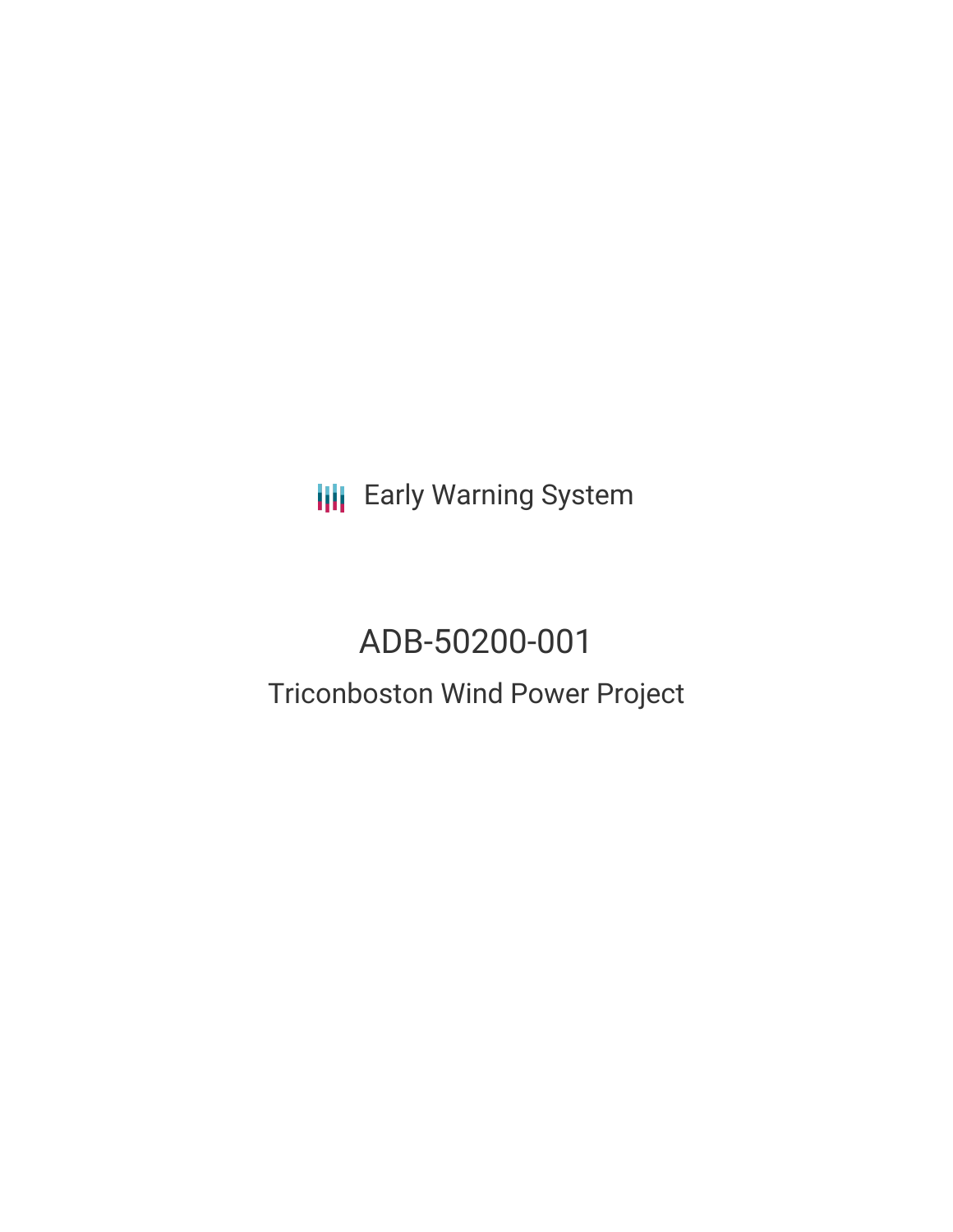### **Quick Facts**

| <b>Countries</b>               | Pakistan                        |
|--------------------------------|---------------------------------|
| <b>Specific Location</b>       | Thatta District, Sindh Province |
| <b>Financial Institutions</b>  | Asian Development Bank (ADB)    |
| <b>Status</b>                  | Approved                        |
| <b>Bank Risk Rating</b>        | B                               |
| <b>Voting Date</b>             | 2016-10-27                      |
| <b>Sectors</b>                 | Energy                          |
| <b>Investment Type(s)</b>      | Loan                            |
| <b>Investment Amount (USD)</b> | \$75.00 million                 |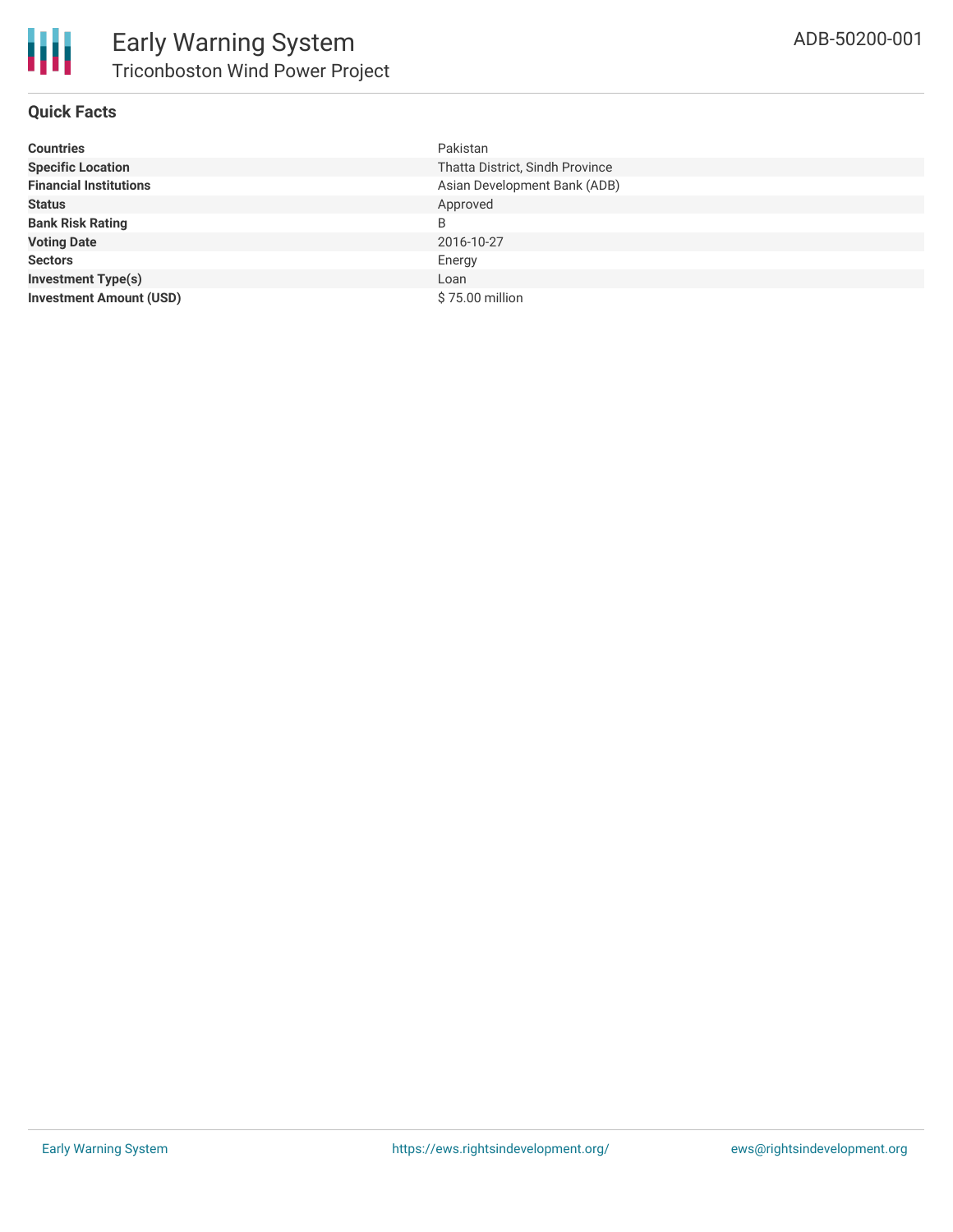

## **Project Description**

#### **DESCRIPTION**

The project involves the construction, commissioning and operation of three 50 MW wind power projects located in Thatta District, Sindh Province, in the south of Pakistan (the projects). The projects are jointly being developed by the Sapphire Group, a well-respected conglomerate in Pakistan with business interests in textiles, food, and power (both thermal and renewables), and Bank Alfalah Limited, Pakistan's sixth largest private bank (collectively the sponsors) through Triconboston Consulting Corporation, a special purpose vehicle (SPV). Following a competitive bid, Hydrochina Corporation has been shortlisted for finalization of the EPC contract (with General Electric to provide wind turbine generators). All three projects will have same EPC and O&M; contractors.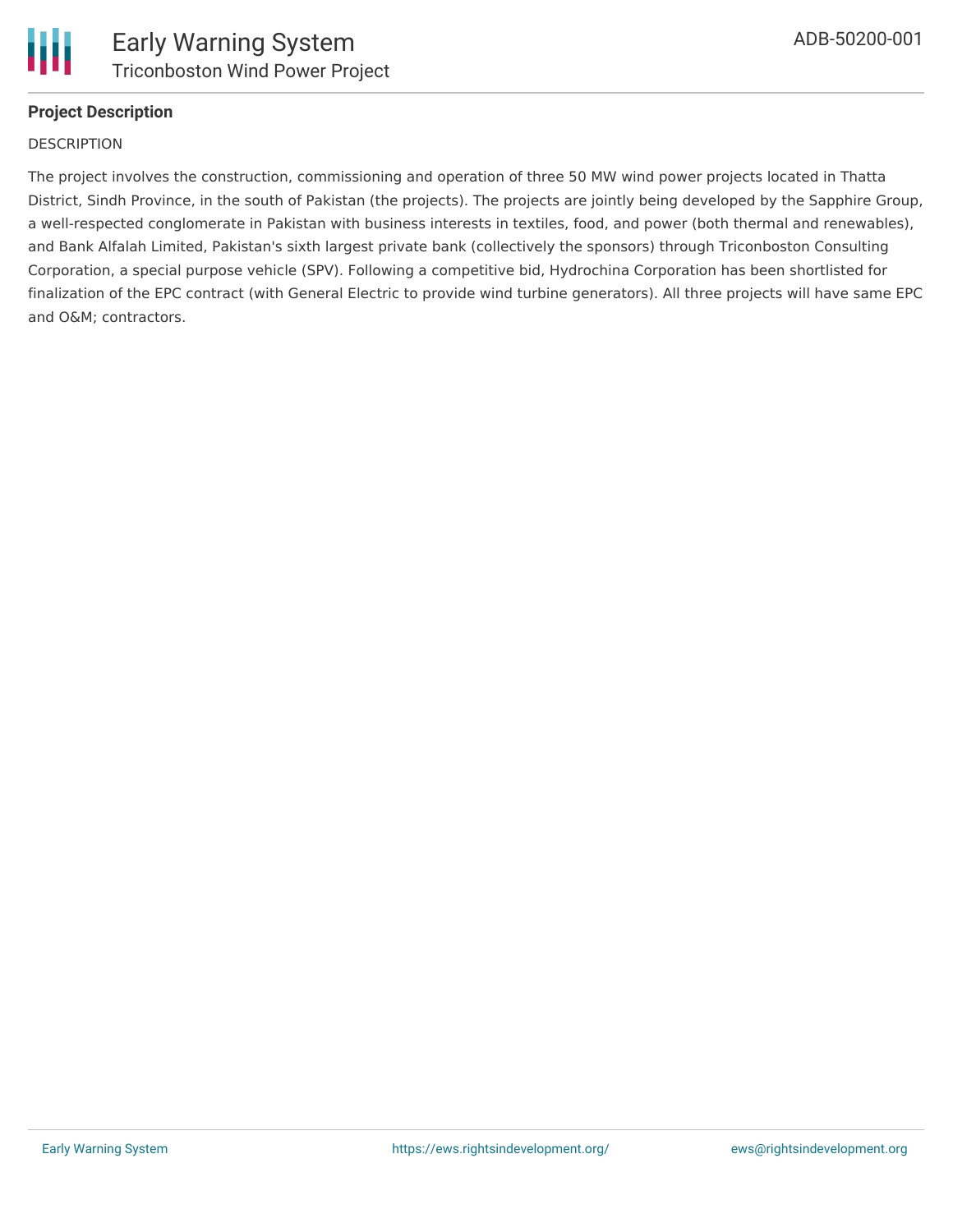

#### **Investment Description**

Asian Development Bank (ADB)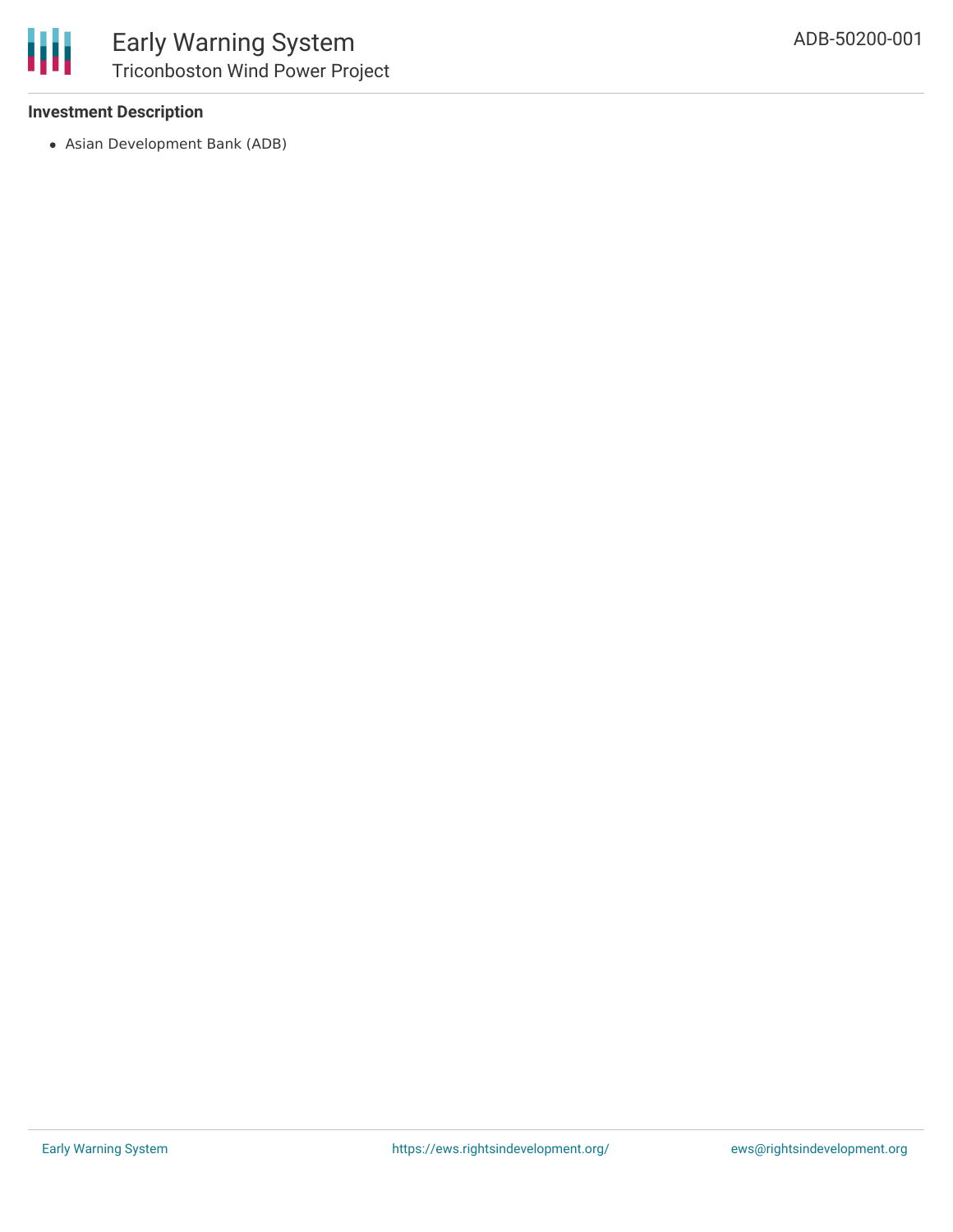

#### **Contact Information**

#### ACCOUNTABILITY MECHANISM OF ADB

The Accountability Mechanism is an independent complaint mechanism and fact-finding body for people who believe they are likely to be, or have been, adversely affected by an Asian Development Bank-financed project. If you submit a complaint to the Accountability Mechanism, they may investigate to assess whether the Asian Development Bank is following its own policies and procedures for preventing harm to people or the environment. You can learn more about the Accountability Mechanism and how to file a complaint at: http://www.adb.org/site/accountability-mechanism/main